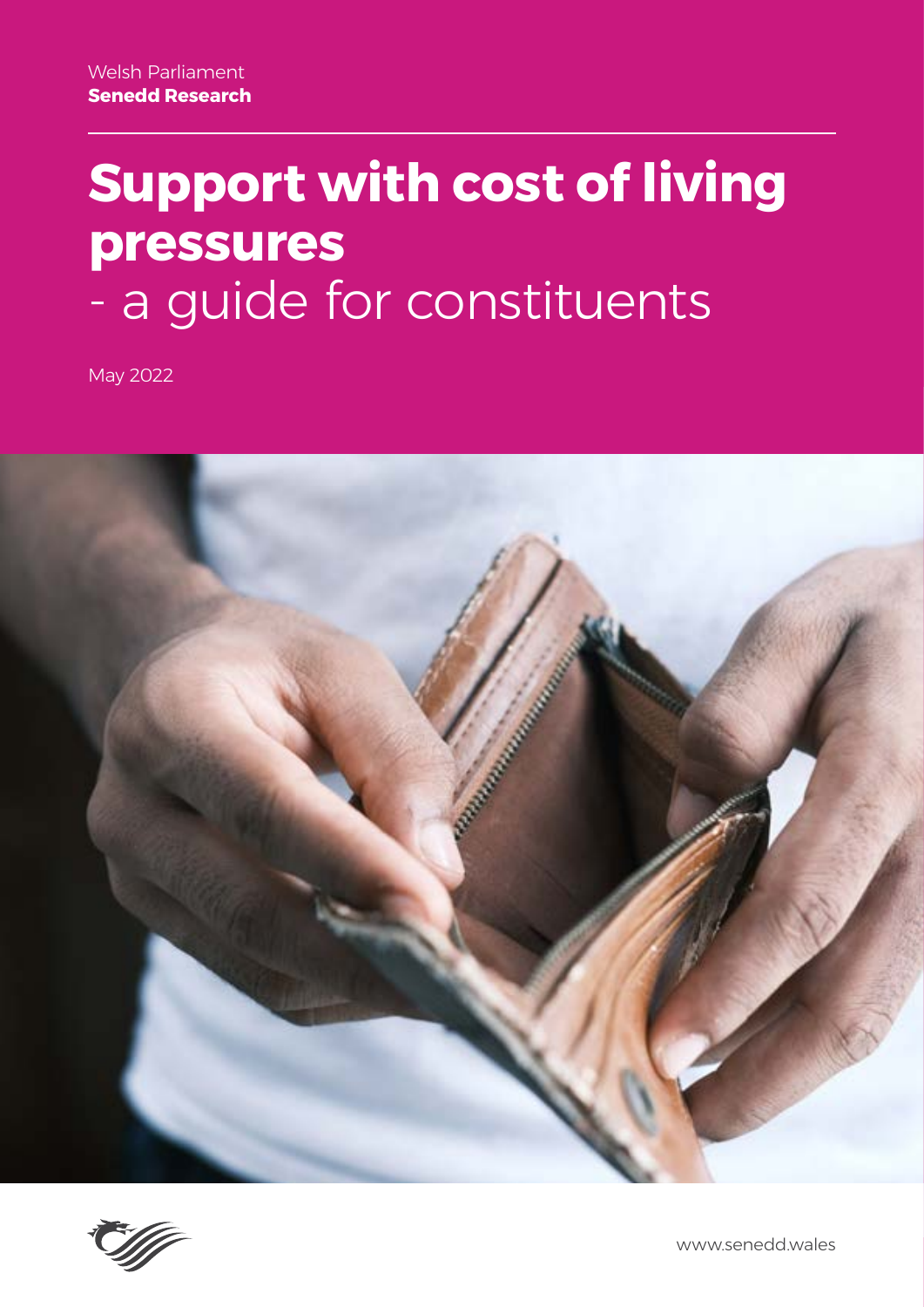The Welsh Parliament is the democratically elected body that represents the interests of Wales and its people. Commonly known as the Senedd, it makes laws for Wales, agrees Welsh taxes and holds the Welsh Government to account.

An electronic copy of this document can be found on the Senedd's website: **[research.senedd.wales](http://research.senedd.wales/)**

Copies of this document can also be obtained in accessible formats including Braille, large print, audio or hard copy from:

**Welsh Parliament Tŷ Hywel Cardiff Bay CF99 1SN**

Tel: **0300 200 6307** Email: **GarethDavid.Thomas[@senedd.wales](mailto:Lorna.Scurlock%40senedd.wales?subject=)** Twitter: **@SeneddResearch** Senedd Research: **[research.senedd.wales](http://research.senedd.wales)** Subscription: **[Real time updates](https://wales.us7.list-manage.com/subscribe?u=c1bfed8f41f5ed4565339ac18&id=31a6ddb873)** | **Weekly and monthly updates**

#### **© Senedd Commission Copyright 2022**

The text of this document may be reproduced free of charge in any format or medium providing that it is reproduced accurately and not used in a misleading or derogatory context. The material must be acknowledged as copyright of the Senedd Commission and the title of the document specified.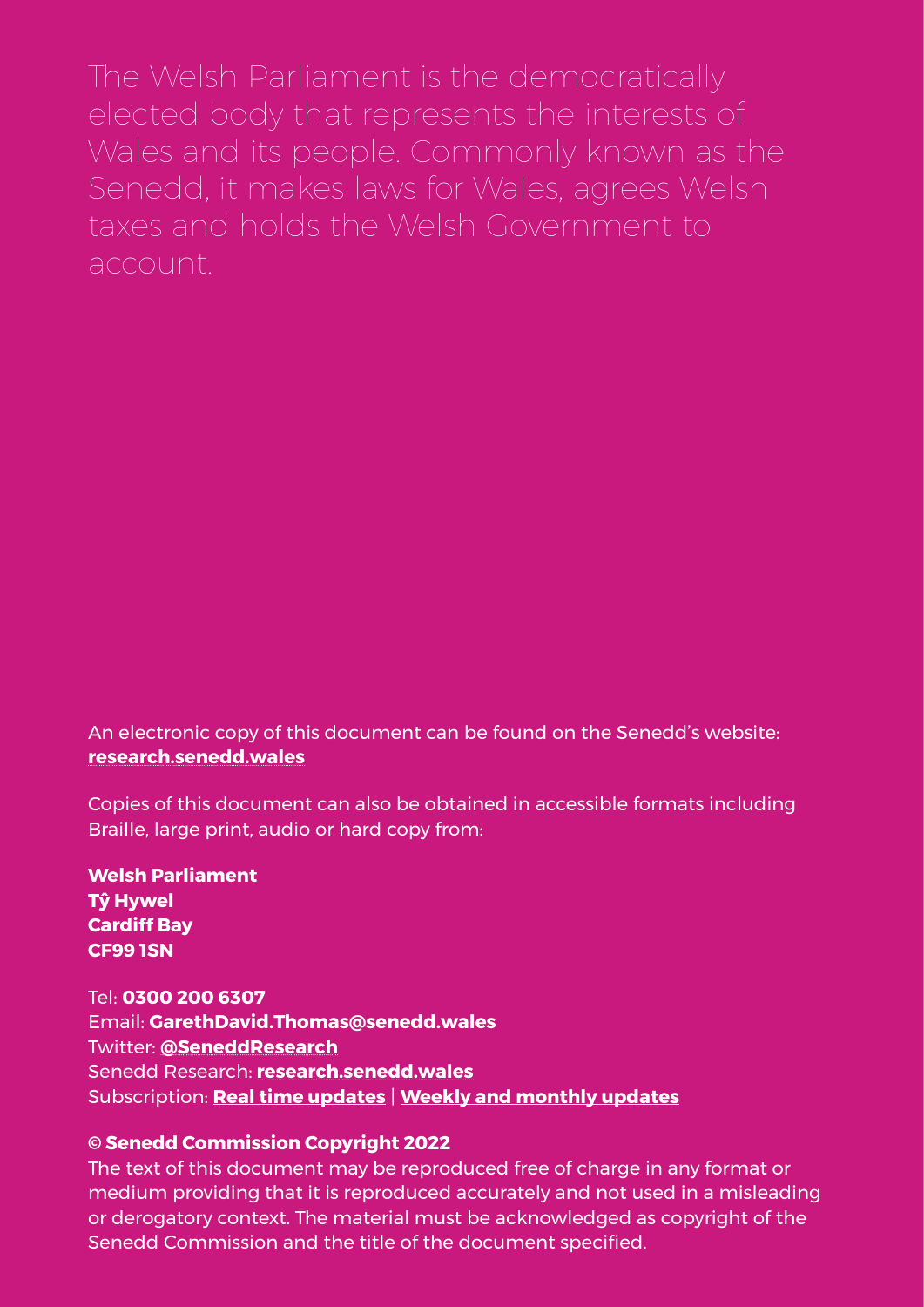# **Support with cost of living pressures** - a guide for constituents

May 2022

#### **Authors:**

Claire Thomas and Gareth Thomas

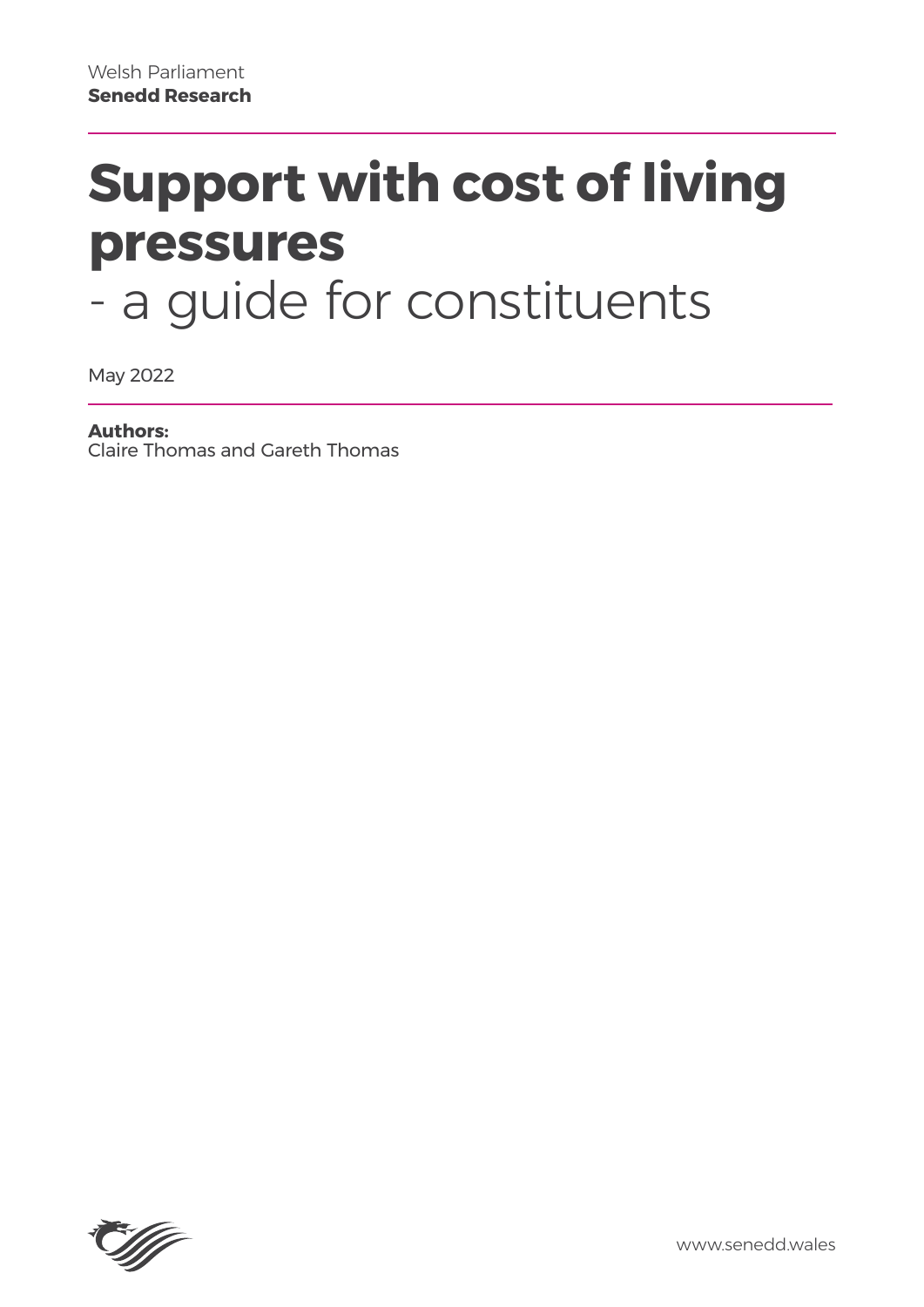# Contents

| Funding available from the Welsh and UK governments 2 |  |
|-------------------------------------------------------|--|
|                                                       |  |
|                                                       |  |
|                                                       |  |
|                                                       |  |
|                                                       |  |
|                                                       |  |
|                                                       |  |
|                                                       |  |
|                                                       |  |
|                                                       |  |
|                                                       |  |
|                                                       |  |
|                                                       |  |
|                                                       |  |
|                                                       |  |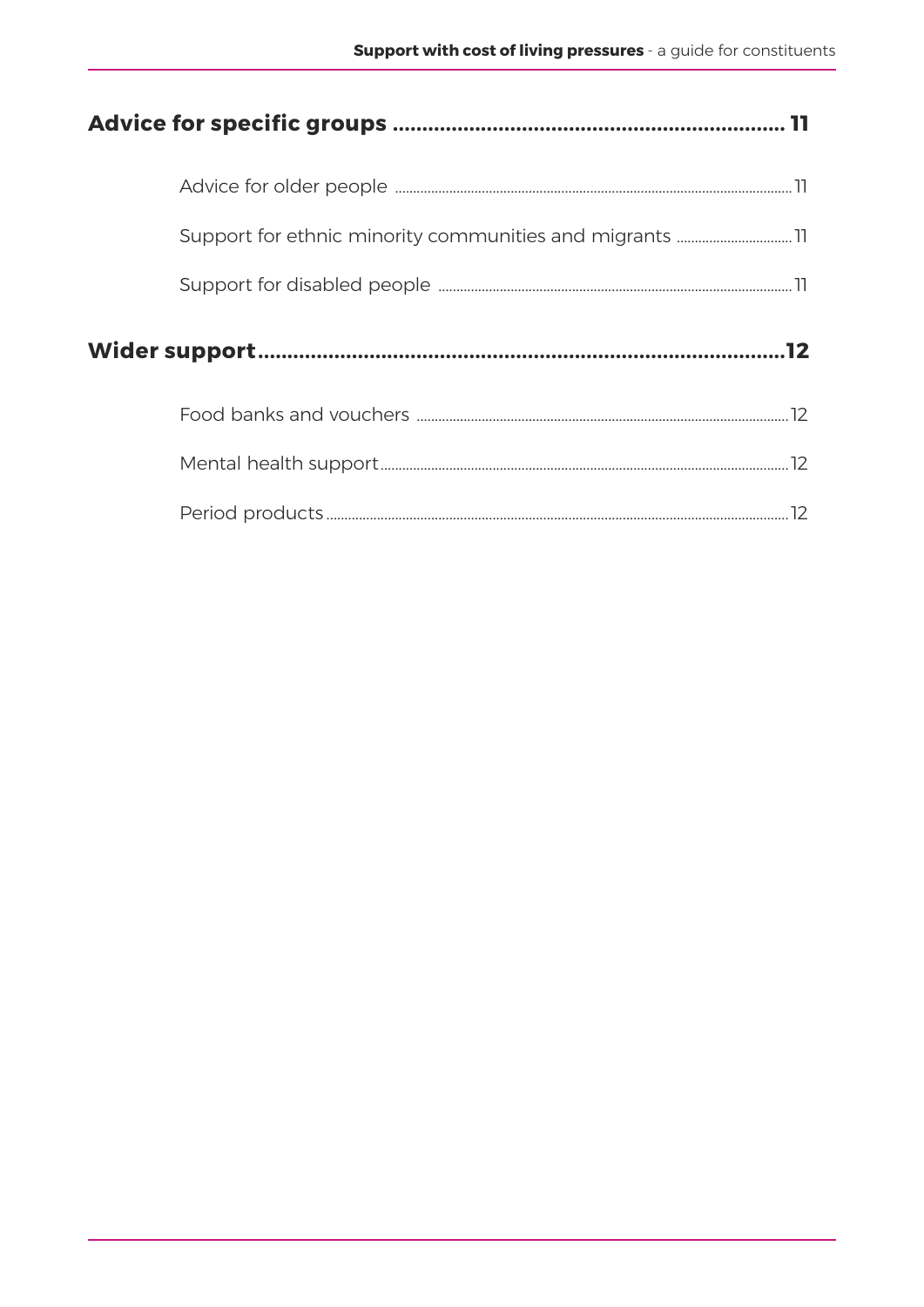Many households across Wales are facing considerable cost of living pressures. Our constituency guide highlights support available from the Welsh and UK governments, help provided by energy suppliers, and signposts to sources of advice.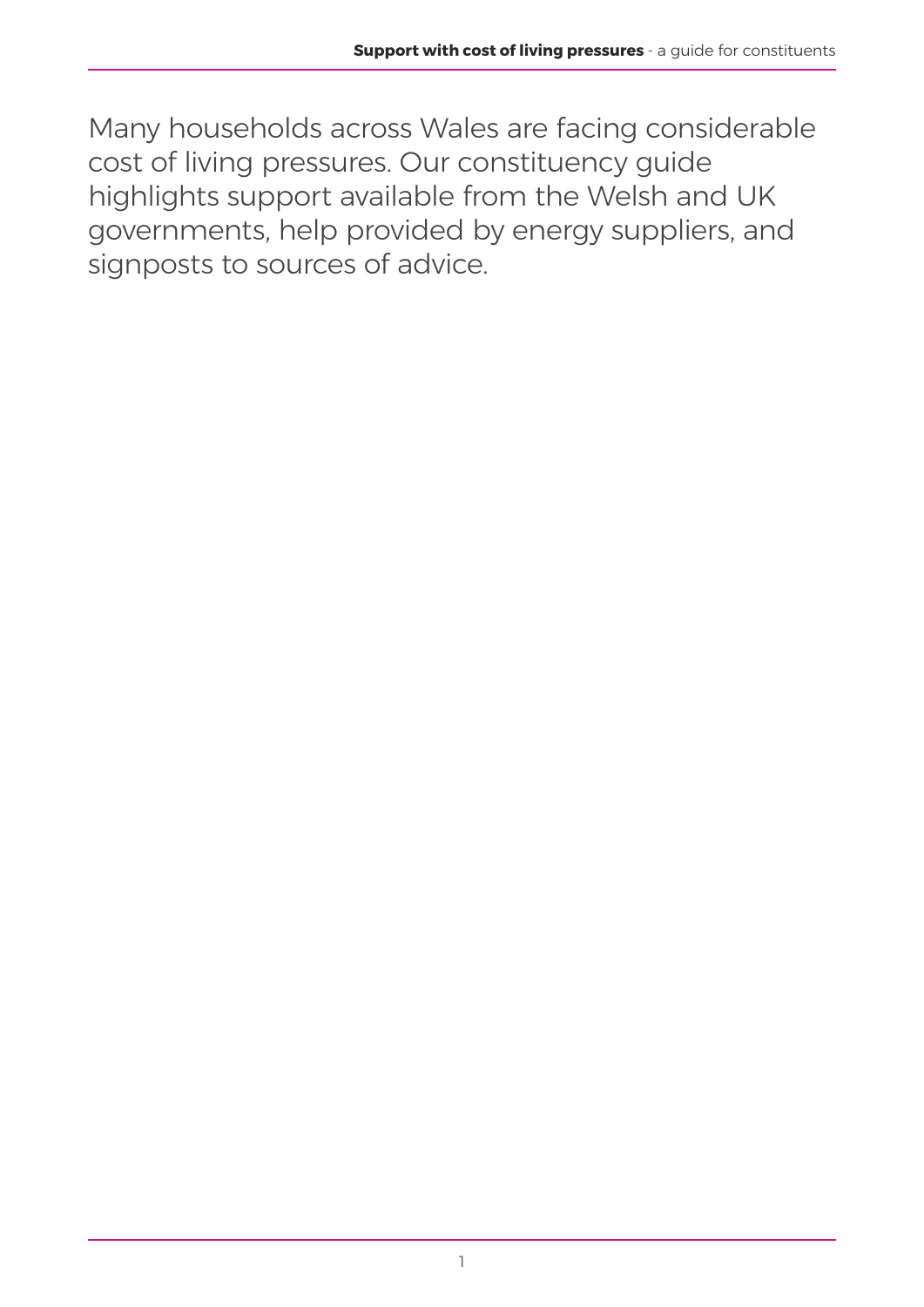# <span id="page-6-0"></span>Funding available from the Welsh and UK governments

# **Welsh Government support**

#### **Support to mitigate cost of living pressures**

#### **Cost of Living Support Scheme (council tax rebate)**

The **[Cost of Living Support Scheme](https://gov.wales/cost-living-support-scheme-guide-local-authorities-html)** provides **a payment of £150 to eligible households**. It is available to all **households that receive support through the Council Tax Reduction Scheme**, and households occupying properties in **council tax bands A-D** that meet the **[eligibility criteria](https://gov.wales/cost-living-support-scheme-guide-local-authorities-html)** for support. The scheme is administered by local authorities, and will run until 30 September 2022.

Local authorities are identifying households eligible for support, and where it holds their bank details a local authority can make the payment without the household needing to apply for the scheme. Where the local authority does not have bank details for an eligible household, the household will need to complete a registration form to receive the payment. Local authorities may send the form to households who may be eligible for support, and forms will be on local authority websites over the coming weeks.

Further details on the scheme are available on the **[Welsh Government](https://gov.wales/cost-living-support-scheme-guide-local-authorities-html)** and local authority websites.

#### **Discretionary Cost of Living Support Scheme**

The Welsh Government has also established a **discretionary Cost of Living Support Scheme** under which local authorities can provide support to other households in need of assistance with living costs. **It is up to individual local authorities what support they provide**, examples may include:

- **Payments to households exempt from paying council tax, for example care** leavers;
- Payments for separately identified households occupying Houses in Multiple Occupation; and
- **Households who are receiving support services, or living in temporary** accommodation or a refuge.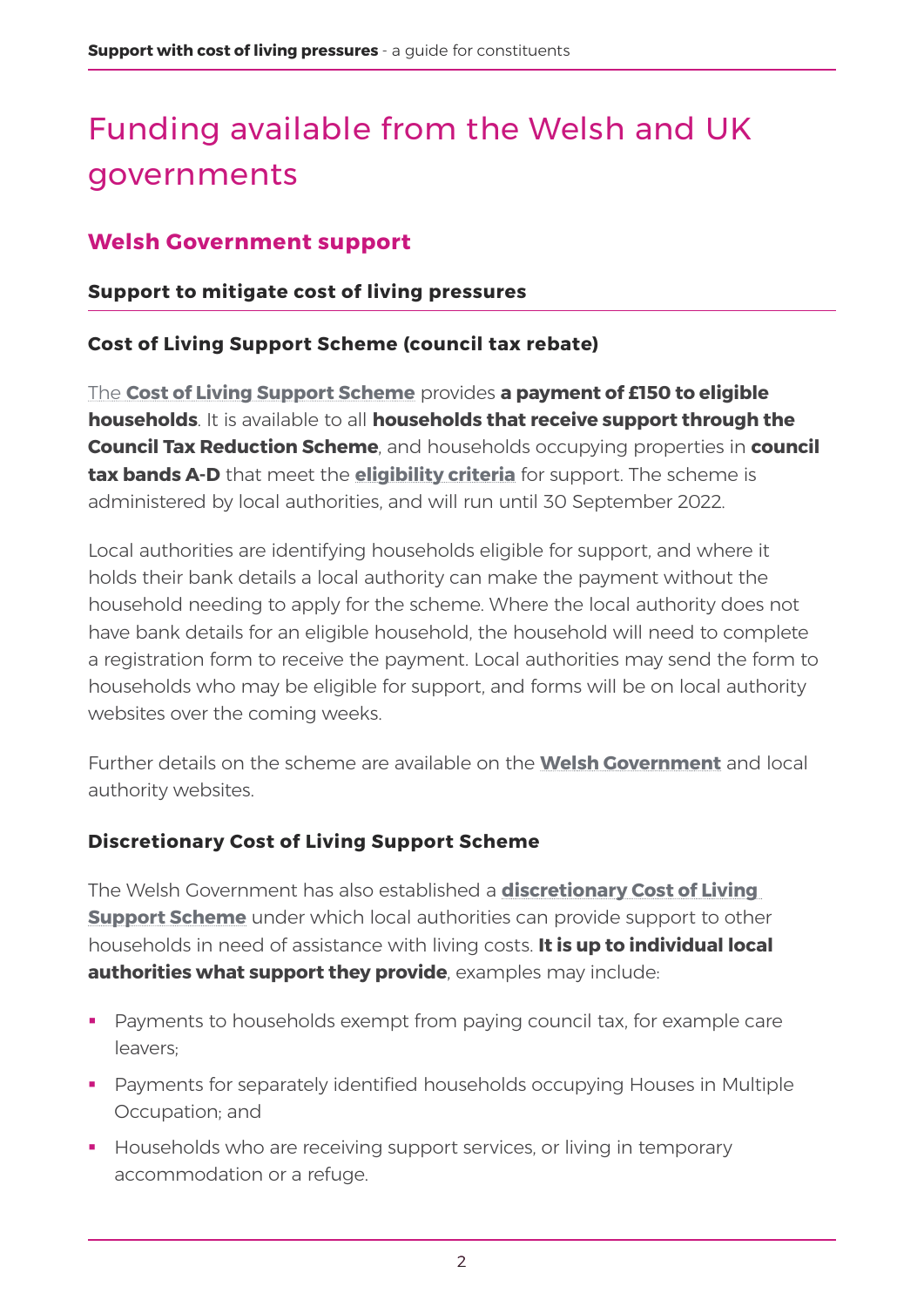Details of available discretionary support will be published on local authorities' websites.

# **Discretionary Assistance Fund**

The **[Discretionary Assistance Fund](https://gov.wales/discretionary-assistance-fund-daf)** provides two types of grant to support households.

- **The Emergency Assistance Payment** supports households with essential costs such as food, gas, electricity, clothing and transport costs in situations such as extreme financial hardship, job losses, or where they are waiting for an initial benefits payment. Until 31 March 2023, households can access 5 grants over a 12 month period.
- **The Individual Assistance Payment** provides a grant to support independent living in a new home, and can be used to pay for 'white goods' such as a fridge, cooker or washing machine; or home furniture.

The Welsh Government has also **[extended support available](https://gov.wales/written-statement-welsh-government-support-through-cost-living-crisis)** to **off-grid households** through the Discretionary Assistance Fund until the end of March 2023. This provides households experiencing extreme financial hardship with up to £250 for a one-off oil payment, or up to three £70 payments for Liquefied Petroleum Gas.

**Information on [eligibility criteria](https://gov.wales/discretionary-assistance-fund-daf/eligibility)** and **[how to apply](https://gov.wales/discretionary-assistance-fund-daf/how-apply)** is available on the Welsh Government's website.

# **Pupil Development Grant Access scheme**

For the 2022/23 academic year, the Welsh Government will temporarily increase the grant available under the **[Pupil Development Grant Access scheme](https://gov.wales/pupil-development-grant-access)**. This grant assists with covering the **costs of school uniform for learners eligible for Free School Meals**. The increased grant will also cover costs of items such as PE kit, school shoes and other school equipment.

The scheme for the **2021/22 academic year runs until 30 June 2022**. It provides £200 for learners eligible for Free School Meals entering Year 7 and £125 for learners eligible for Free School Meals in all other years from Reception to Year 11.

The scheme for the **2022/23 academic year will run from summer 2022**. It will provide £300 for learners eligible for Free School Meals entering Year 7 and £225 for learners eligible for Free School Meals in all other years from Reception to Year 11.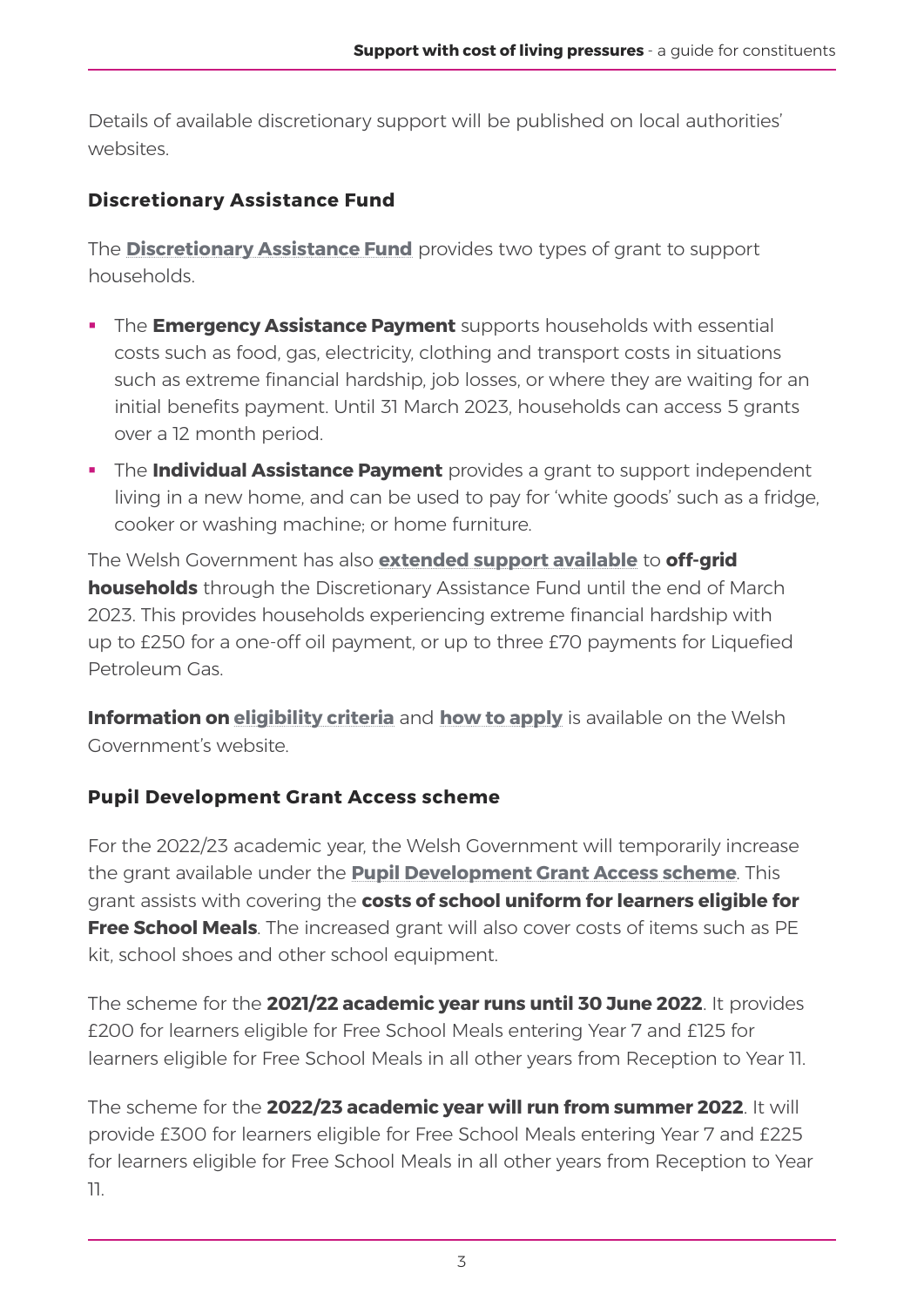<span id="page-8-0"></span>Applications are made via local authority websites. The Welsh Government has a **[search facility](https://gov.wales/pupil-development-grant-access)** that brings up the relevant webpage for each local authority.

# **Winter Fuel Support Scheme**

A second round of the **[Winter Fuel Support Scheme](https://gov.wales/winter-fuel-support-scheme)** will be available **in autumn 2022**. This provides **a £200 grant to eligible households.** The previous scheme was open to households where one member was in receipt of specified benefits, and the Welsh Government has **[said that](https://gov.wales/written-statement-welsh-government-support-through-cost-living-crisis)** it will widen eligibility criteria for the next round.

### **Energy efficiency support**

### **Nest**

The **[Nest](https://nest.gov.wales/en/)** programme provides **energy efficiency advice and home energy efficiency improvements for eligible households.** 

**Home energy efficiency improvements are available to [eligible](https://nest.gov.wales/en/eligibility/)** households receiving specified benefits or with a low income and a specified health condition, who own or privately rent their home, and have an energy inefficient home that is expensive to heat.

To apply, households can phone 0808 808 2244 or **[request a call back](https://nest.gov.wales/en/how-to-apply/call-back-form/)**.

# **UK Government support**

#### **Support to mitigate cost of living pressures**

# **Energy Bills Support Scheme**

The UK Government will be providing **a £200 reduction through the [Energy](https://www.gov.uk/government/news/energy-bills-support-scheme-explainer)  [Bills Support Scheme](https://www.gov.uk/government/news/energy-bills-support-scheme-explainer) for all households with a domestic electricity connection** from October 2022. The £200 will be paid back automatically over a five year period.

Households will not need to apply for the scheme, and in most cases the UK Government expects that electricity suppliers will apply the reduction automatically to electricity bills from October 2022. There may be some variation in how the £200 reduction is provided, for example for those with a pre-payment meter.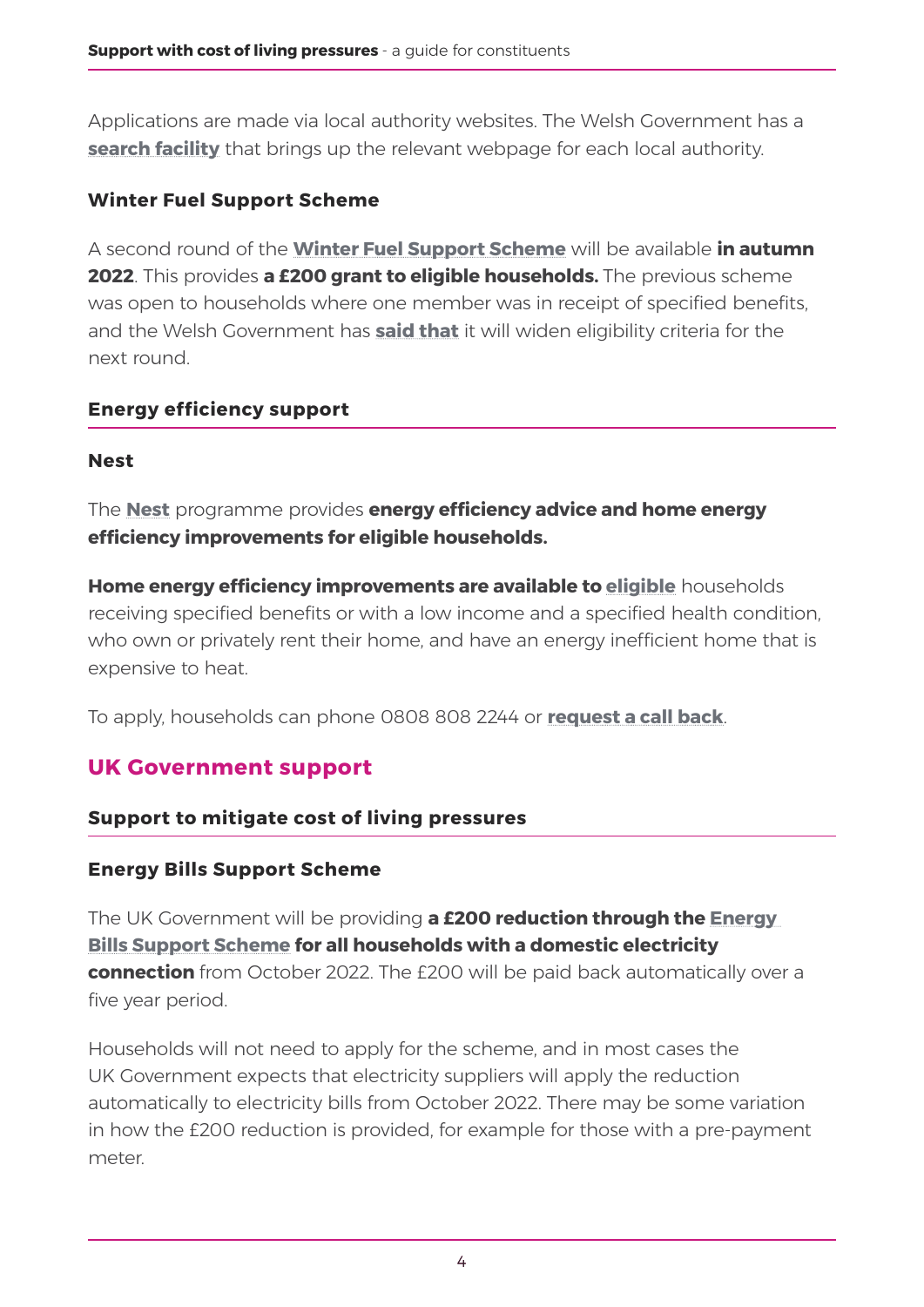# <span id="page-9-0"></span>**Budgeting Loans**

Interest-free **[Budgeting Loans](https://www.gov.uk/budgeting-help-benefits)** are provided by the UK Government to people in receipt of certain benefits for at least six months to be spent on items such as furniture, white goods and costs associated with moving house. The UK Government has published information on **[eligibility criteria](https://www.gov.uk/budgeting-help-benefits/eligibility)**, and people can apply for these loans **[online](https://www.gov.uk/budgeting-help-benefits/how-to-apply)** or by requesting a form by ringing **0800 169 0140** or **0800 169 0240** for a Welsh-language service.

# **Energy efficiency support**

# **Energy Company Obligation**

The **[Energy Company Obligation](https://www.ofgem.gov.uk/environmental-and-social-schemes/energy-company-obligation-eco/energy-company-obligation-eco-support-improving-your-home)** (ECO) is an energy efficiency scheme administered by energy regulator Ofgem for the UK Government that **requires energy suppliers to deliver energy efficiency measures**. It is open to eligible homeowners and tenants who have the permission of their landlord to use the scheme. ECO is not a grant scheme, so different companies or installers may provide different levels of support towards energy efficiency and heating measures.

Households can contact Simple Energy Advice for further information, on 0800 444 202. Ofgem has published further details of the **[eligibility criteria](https://www.ofgem.gov.uk/environmental-and-social-schemes/energy-company-obligation-eco/support-improving-your-home/faqs-domestic-consumers-and-landlords)** for the scheme.

# **Green Deal**

The **[Green Deal](https://www.gov.uk/green-deal-energy-saving-measures) provides households with loans to make energy-saving home improvements** such as insulation; heating; draught-proofing; double-glazing; and renewable energy generation.

Households can contact Simple Energy Advice for further information, on 0800 444 202.

# **Winter support**

There are a number of winter support measures put in place by the UK Government.

The **[Cold Weather Payment](https://www.gov.uk/cold-weather-payment)** operates from November to March each year, and supports households on specified benefits. It provides £25 for each 7 day period of very cold weather between 1 November and 31 March.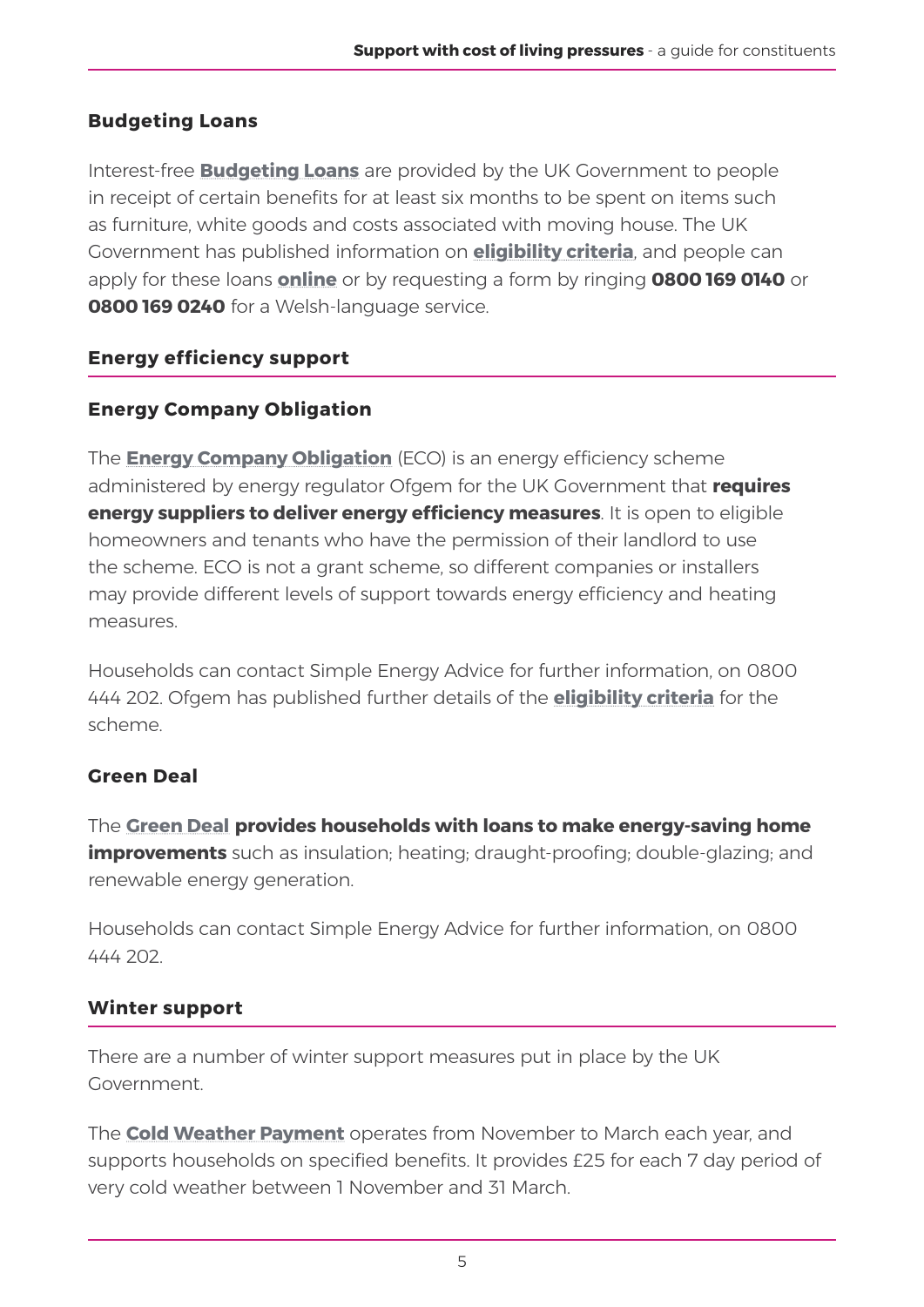The **[Warm Home Discount Scheme](https://assets.publishing.service.gov.uk/government/uploads/system/uploads/attachment_data/file/1065684/Warm_Home_Discount_Better_targeted_support_from_2022_Government_response.pdf)** for 2022-23 will provide £150 to eligible pensioners and low-income households next winter. Further details on how the expanded eligibility criteria will work will be made available by the UK Government.

The **[Winter Fuel Payment](https://www.gov.uk/winter-fuel-payment)** automatically provides eligible pensioners and households in receipt of benefits with a payment of between £100 and £300 in November or December of each year.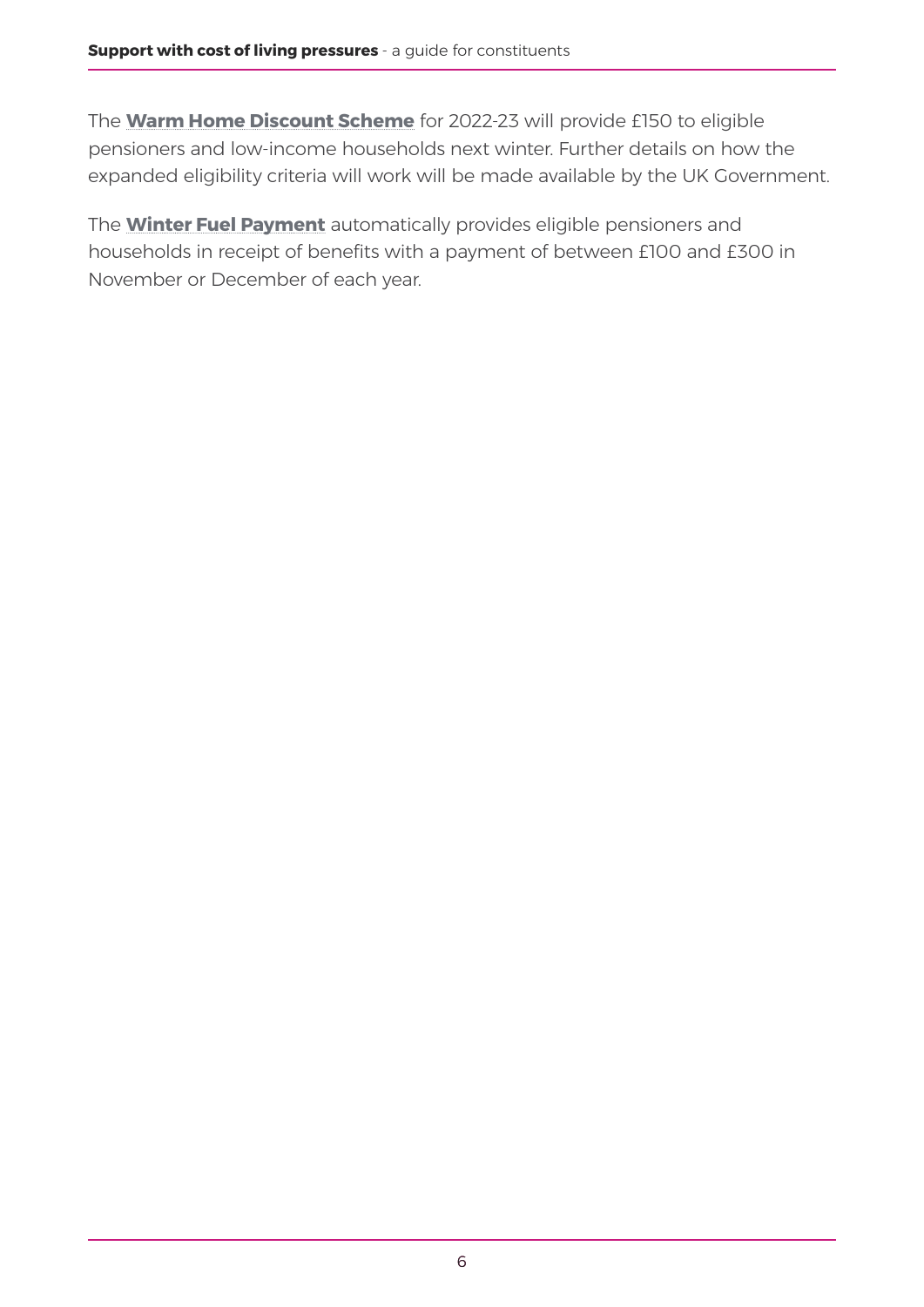# <span id="page-11-0"></span>Support from utilities suppliers

# **Energy bills**

Under regulator **[Ofgem's rules](https://www.ofgem.gov.uk/information-consumers/energy-advice-households/getting-help-if-you-cant-afford-your-energy-bills)**, energy suppliers must work with customers to agree an affordable payment plan if they are worried about paying energy bills.

Energy suppliers recommend that customers contact them if they are worried about being able to pay energy bills. They are able to provide a range of support including grants, income maximisation, and providing energy-efficient appliances.

Citizens' Advice has also published **details of grants** that energy suppliers provide to customers in debt with their bills – typically for their own customers although the British Gas Energy Trust sometimes has grants available to customers of other energy suppliers.

- **[British Gas Energy Trust](https://britishgasenergytrust.org.uk/grants-available/)** grants of up to £750 are available for eligible customers
- **[Bulb Energy Fund](https://help.bulb.co.uk/hc/en-us/articles/360044896191-About-Bulb-s-Energy-Fund)** grants of £140 and debt write-offs of up to £2,000 are available for eligible customers
- **[E.ON Next Energy Fund](https://www.eonnextenergyfund.com/)** grants to help with paying arrears are available to eligible customers
- **EDF Energy Customer Support Fund** grants to help with paying arrears are available to eligible customers
- **Cctopus Octo Assist Fund** grants to help with paying arrears are available to eligible customers
- **[Ovo Energy Fund](https://www.ovoenergy.com/help/debt-and-energy-assistance)** grants to help with paying arrears are available to eligible customers
- **[Scottish Power Hardship Fund](https://community.scottishpower.co.uk/t5/Extra-Help/Hardship-Fund/ta-p/53)** grants to help with paying arrears are available to eligible customers

#### **Water bills**

**[Welsh Water](https://www.dwrcymru.com/en/support-with-bills)** offers advice and support to those struggling to pay their bills through payment plans, installing a water meter and by offering a payment break. Those on the lowest incomes may qualify for the **[HelpU tariff](https://www.dwrcymru.com/en/support-with-bills/helpu-tariff)** which caps water bills so eligible customers won't pay over a certain amount for the year.

The **[Water Direct scheme](https://www.dwrcymru.com/en/support-with-bills/water-direct-scheme)** allows customers to pay their water charges and debt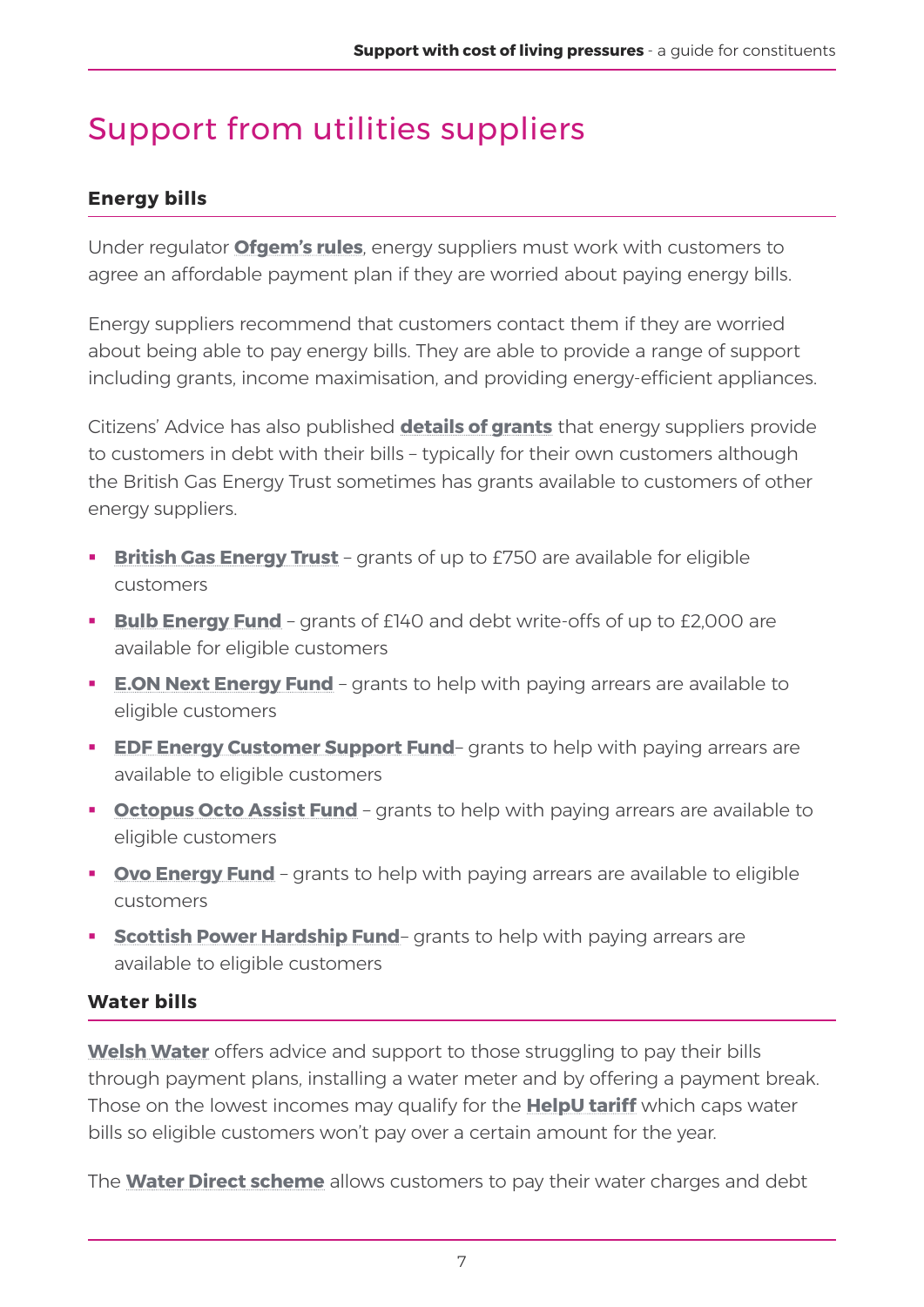via their benefits. The **[WaterSure](https://www.dwrcymru.com/en/support-with-bills/watersure-tariff)** tariff is also available to eligible customers who have a medical condition which requires a significant amount of additional water. A helpline is available Monday to Friday from 8am to 6pm Monday to Friday and 8:30am to 1:30pm on Saturday: **0800 052 0145**.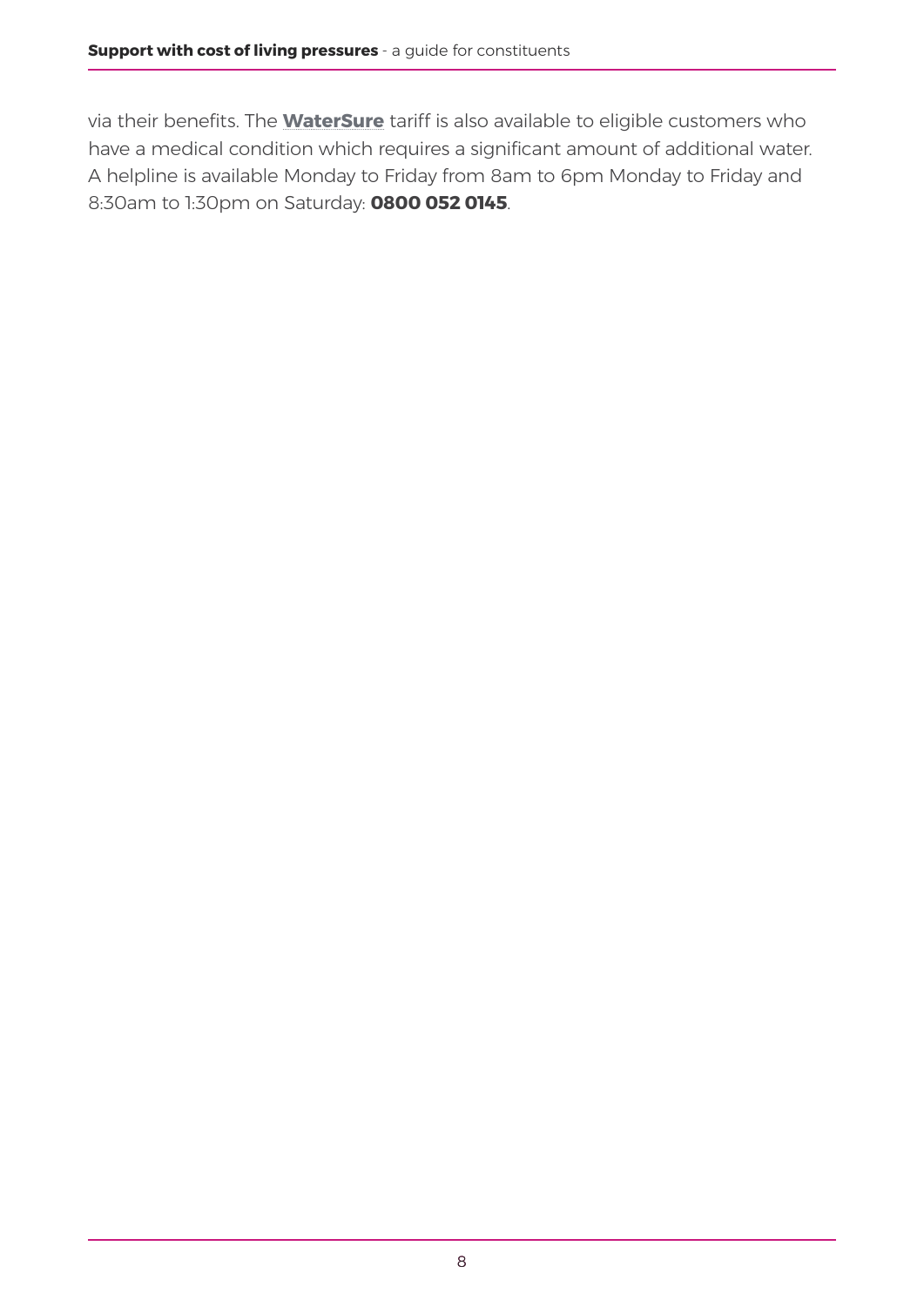# <span id="page-13-0"></span>Sources of advice

#### **General advice providers**

- **[Citizens Advice](https://www.citizensadvice.org.uk/wales/)** provides free, confidential, independent advice on lots of problems. This includes benefits, debt and money or legal issues. **[Advicelink](https://www.citizensadvice.org.uk/about-us/our-work/advice-partnerships/advicelink-cymru/)  [Cymru](https://www.citizensadvice.org.uk/about-us/our-work/advice-partnerships/advicelink-cymru/)** is a Welsh Government-funded programme in Wales and is managed by Citizens Advice and provides quality assured advice on welfare benefits. There is a bilingual online and face-to-face service. A helpline is also available 9am to 5pm, Monday to Friday: **0800 702 2020.**
- **[Turn2us](https://www.turn2us.org.uk/)** assists people to access funds available to them through benefits, grants and other financial help. The Turn2us Benefits Calculator enables users to check entitlement and the 'find an advisor tool' sources information, advice and support in local areas. A helpline is available 9am to 5pm, Monday to Friday: **0808 802 2000**.
- **[The Money Helper](https://www.moneyhelper.org.uk/en?source=mas)** was set up by the UK Government to provide free and impartial money advice and can help to plan and manage finances. A webchat and WhatsApp service is available. A helpline is also available: **0800 138 7777** (English) and **0800 138 0555** (Welsh).

#### **Debt advice**

- **[StepChange](https://www.stepchange.org/)** provides free, confidential and expert [debt advice](https://www.stepchange.org/how-we-help/debt-advice.aspx) and money guidance. You can speak with an advisor via an online debt advice tool. A helpline is also available 8am to 8pm, Monday to Friday and 8am to 4pm, Saturday: **[0800 138 1111](tel:+448001381111)**.
- **[National Debtline](https://www.nationaldebtline.org/)** provides free and independent debt advice. A webchat and online debt tool is available. A helpline is also available 9am - 8pm, Monday to Friday and 9:30am to 1pm on Saturday: **0808 808 4000**.
- **Shelter Cymru** provides free, independent, confidential, housing-related debt advice across Wales. The helpline is available 9.30 am to 4pm, Monday to Friday: **[08000 495 495](tel:08000495495)**. In some areas they also provide one-to-one advice and assistance with housing-related debts plus any other debts you may be struggling with. These could include credit cards, utilities, loans or catalogue debts. This service is available in Swansea, Neath Port Talbot, Carmarthenshire and Gwynedd: details of each can be found on the website.
- **[Wales illegal money lending unit](https://www.srs.wales/en/Wales-Illegal-Money-Lending-Unit/Wales-Illegal-Money-Lending-Unit-WIMLU.aspx)** targets illegal money lenders, more commonly known as loan sharks. The unit investigates illegal lending and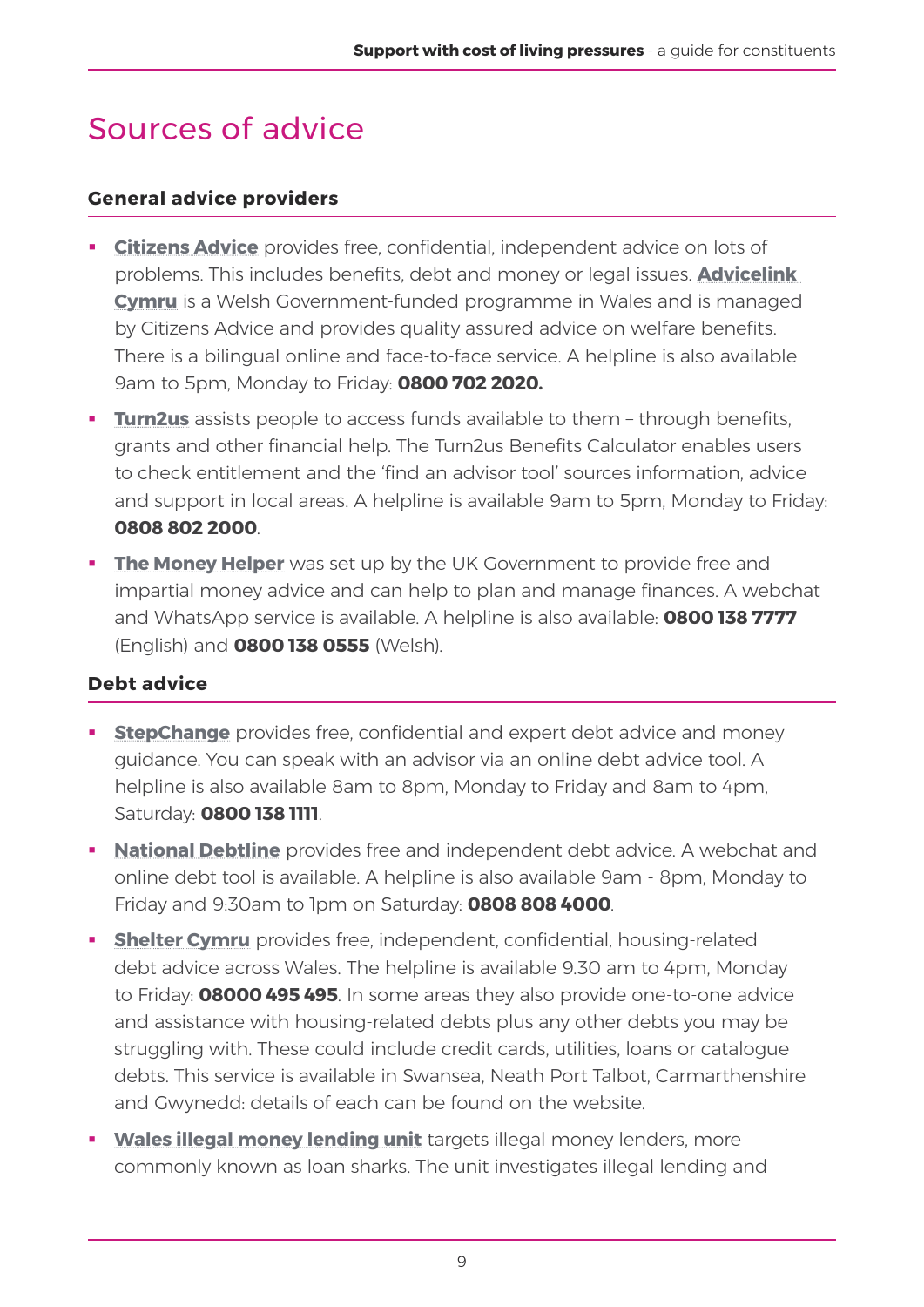<span id="page-14-0"></span>any related crimes, as well as supporting the victims of loan sharks. A 24/7 confidential helpline is available: **0300 123 3311**.

#### **Energy advice**

- National Energy Action Cymru has a **[Warm and Safe Homes](https://www.nea.org.uk/wash-advice/)** service that provides advice on energy bills and keeping warm and safe in the home. It is open from 10am-12pm on Monday to Friday: **0800 304 7159**.
- **[Simple Energy Advice](https://www.simpleenergyadvice.org.uk/energy-efficiency/reduce-bills)** provides impartial and independent advice to help you reduce your energy bills, make your home warmer, plan home improvements and make your home greener. You can find schemes in your area by entering your postcode. A helpline is also available Monday to Friday, 8am to 8pm and Saturday and Sunday, 9am to 5pm: **0800 444 202**.
- **[Warm Wales](https://www.warmwales.org.uk/)** offers free advice, support referrals, and access to grants to ensure people across Wales and have warm and safe homes. You can contact them online or via their head office: **01656 747 622 or north Wales office: 01352 711751**.

#### **Savings and loans**

**[Credit unions](https://creditunionsofwales.co.uk/)** are not-for-profit, member-owned, community savings and loans providers. In Wales there are 15 credit unions, providing a place for members to save and get loans at reasonable rates. You'll need to be a member of a credit union before you can get a loan from them, and some will require you to build up some savings first. You can find relevant local services by clicking on the local authority area.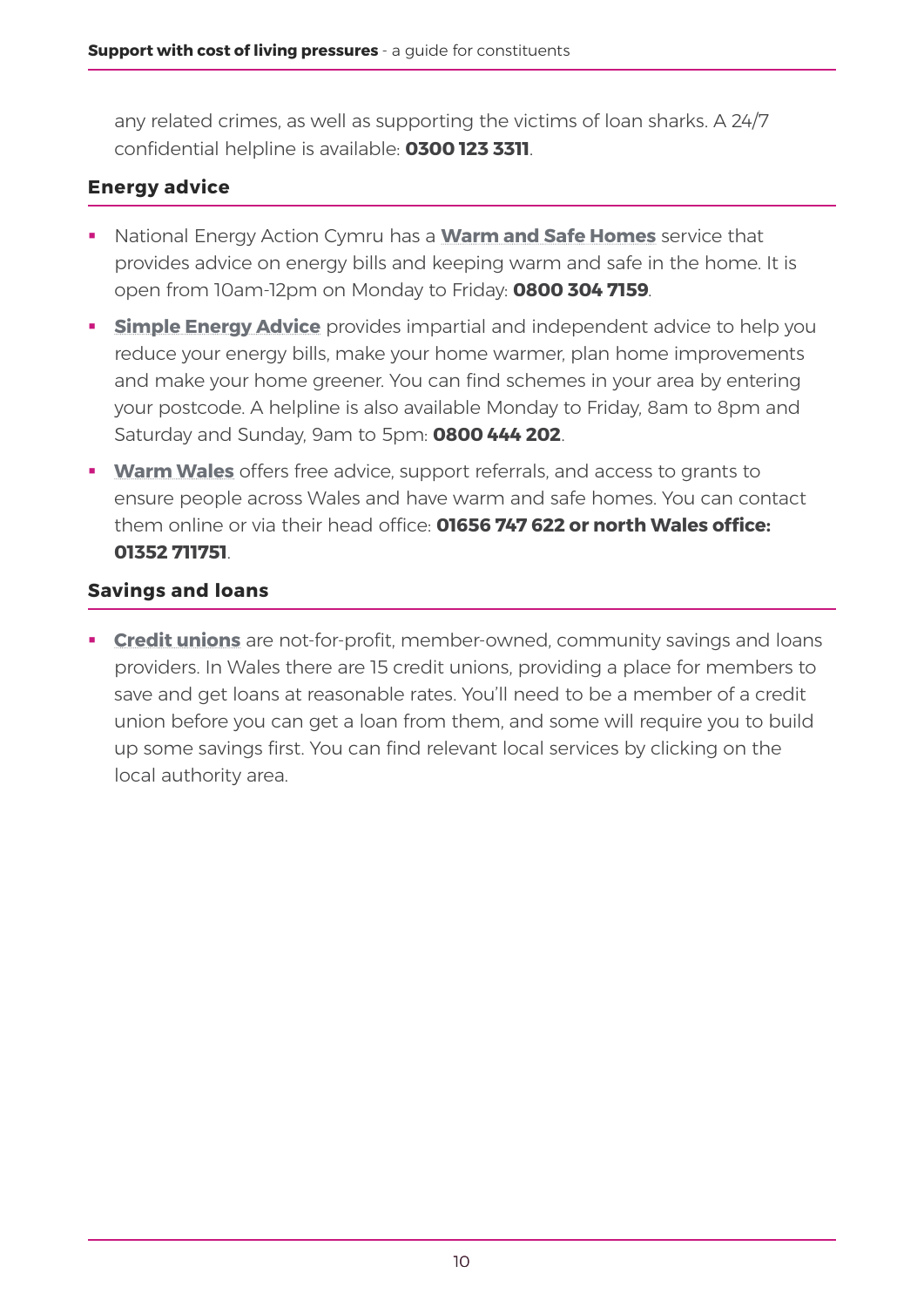# <span id="page-15-0"></span>Advice for specific groups

### **Advice for older people**

- **[Age Cymru](https://www.ageuk.org.uk/cymru/information-advice/)** offers free, confidential and impartial advice for over 50s in Wales. There is a bilingual helpline available 9am to 4pm, Monday to Friday: **0300 303 4498 and an e-mail address**: **[advice@agecymru.org.uk](mailto:advice@agecymru.org.uk)**.
- **[Care and Repair](http://www.careandrepair.org.uk/)** provides information, advice and practical services that help older people in Wales stay safe, warm and well at home. As part of their advice work they operate the **[70+ Cymru project](https://www.careandrepair.org.uk/en/projects/70-cymru/)**, which supports people aged 65+ in fuel poverty. There is a helpline to contact local Care and Repair services: **0300 1111 3333**.

### **Support for ethnic minority communities and migrants**

- **The [Ethnic Minorities and Youth Support Team \(EYST\) Wales](http://eyst.org.uk/)** offers services for people from ethnic minority communities including refugees and asylumseekers living in Wales. It has offices in Cardiff, Newport, Swansea and Wrexham who can be contacted via **[info@eyst.org.uk](mailto:info@eyst.org.uk)**.or the phone numbers listed on their website.
- **The Welsh Government's <b>[Sanctuary](https://sanctuary.gov.wales/)** website provides advice for those seeking sanctuary in Wales about their rights, including information on money, housing and jobs. The website is available in a number of languages.

# **Support for disabled people**

- **[Disability Wales](https://www.disabilitywales.org/information-and-advice/benefits/)** provides information on its website about the range of benefits disabled people are entitled to. It can be contacted on **02920 887325 or via [Info@disabilitywales.org](mailto:Info@disabilitywales.org)**
- **[Disability Can Do](https://www.disabilitycando.org.uk/welfare-and-wellbeing)** provides specialist guidance regarding welfare benefits and can advise people about their rights and entitlements as well as supporting people to make applications. The welfare team can be contacted by phone: **01495 233555**
- **[Mencap Cymru](https://wales.mencap.org.uk/)** provides information for people with a learning disability and can support them to access services or challenge decisions. An **[online contact](https://www.mencap.org.uk/contact/contact_mencap_wise?_ga=2.170334176.1518660690.1650541278-1573368234.1650541278)  [form](https://www.mencap.org.uk/contact/contact_mencap_wise?_ga=2.170334176.1518660690.1650541278-1573368234.1650541278)** and helpline are available: **0808 8000 300**.